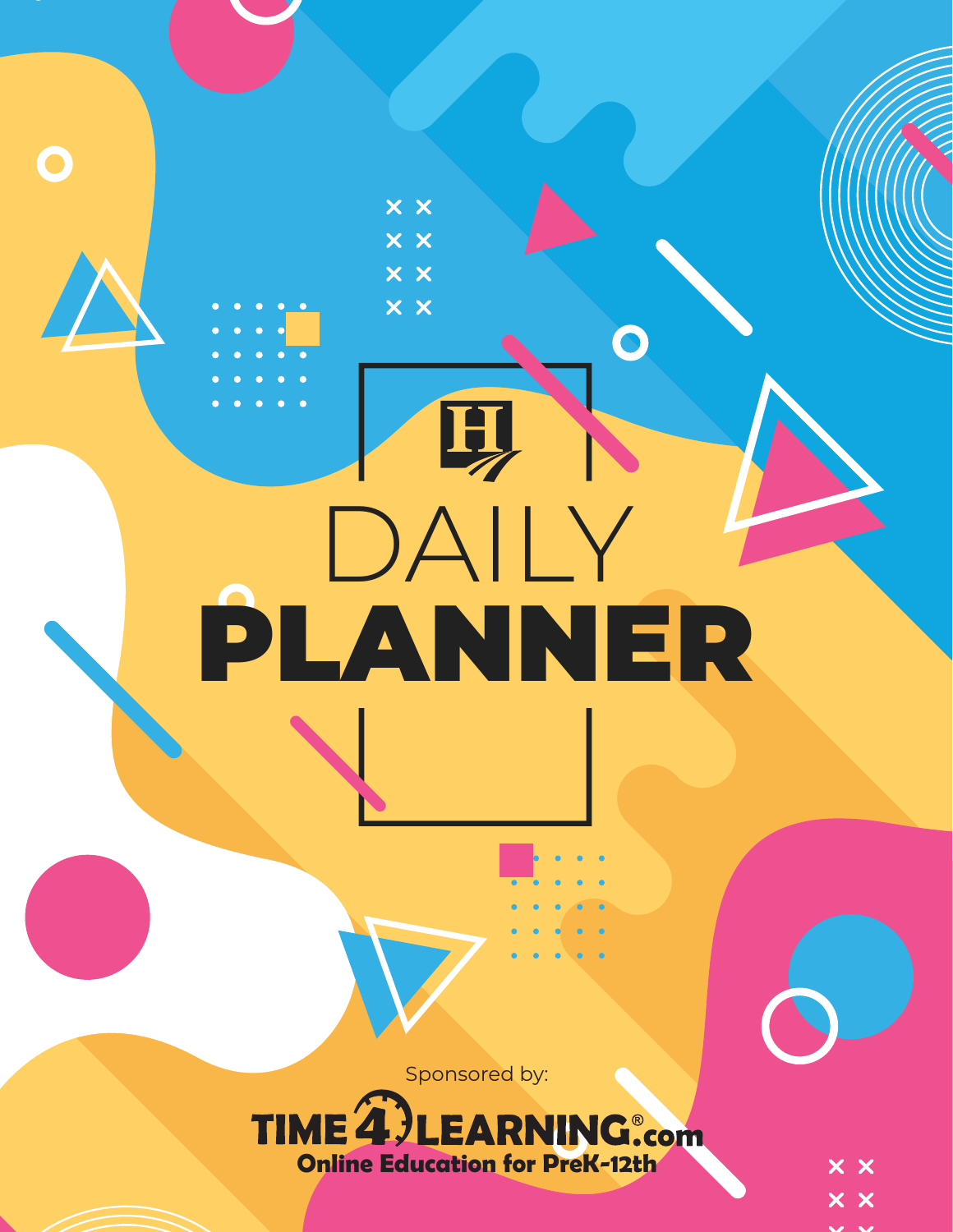### Date: Today's Plan

| <b>Monday</b> | Today's Lessons                                                     |
|---------------|---------------------------------------------------------------------|
| 6 AM          | 1.                                                                  |
| 7 AM          | 2.                                                                  |
| <b>8 AM</b>   | 3.                                                                  |
| 9 AM          | 4.                                                                  |
| <b>10 AM</b>  | 5.                                                                  |
| <b>11 AM</b>  | 6.                                                                  |
| <b>12 PM</b>  | Today's Activities                                                  |
| 1 PM          |                                                                     |
| 2 PM          |                                                                     |
| 3 PM          |                                                                     |
| 4 PM          |                                                                     |
| 5 PM          |                                                                     |
| 6 PM          |                                                                     |
| 7 PM          |                                                                     |
| <b>8 PM</b>   |                                                                     |
| To Do         | $\bullet$ $\bullet$<br>$\bullet$<br>$\bullet$<br>$\bullet$<br>Notes |
|               |                                                                     |
|               |                                                                     |
|               |                                                                     |
|               |                                                                     |
|               |                                                                     |
| $X$ $X$       |                                                                     |

All rights reserved. Sponsored by Time4Learning.com free of charge. For personal use only.  $\times$   $\times$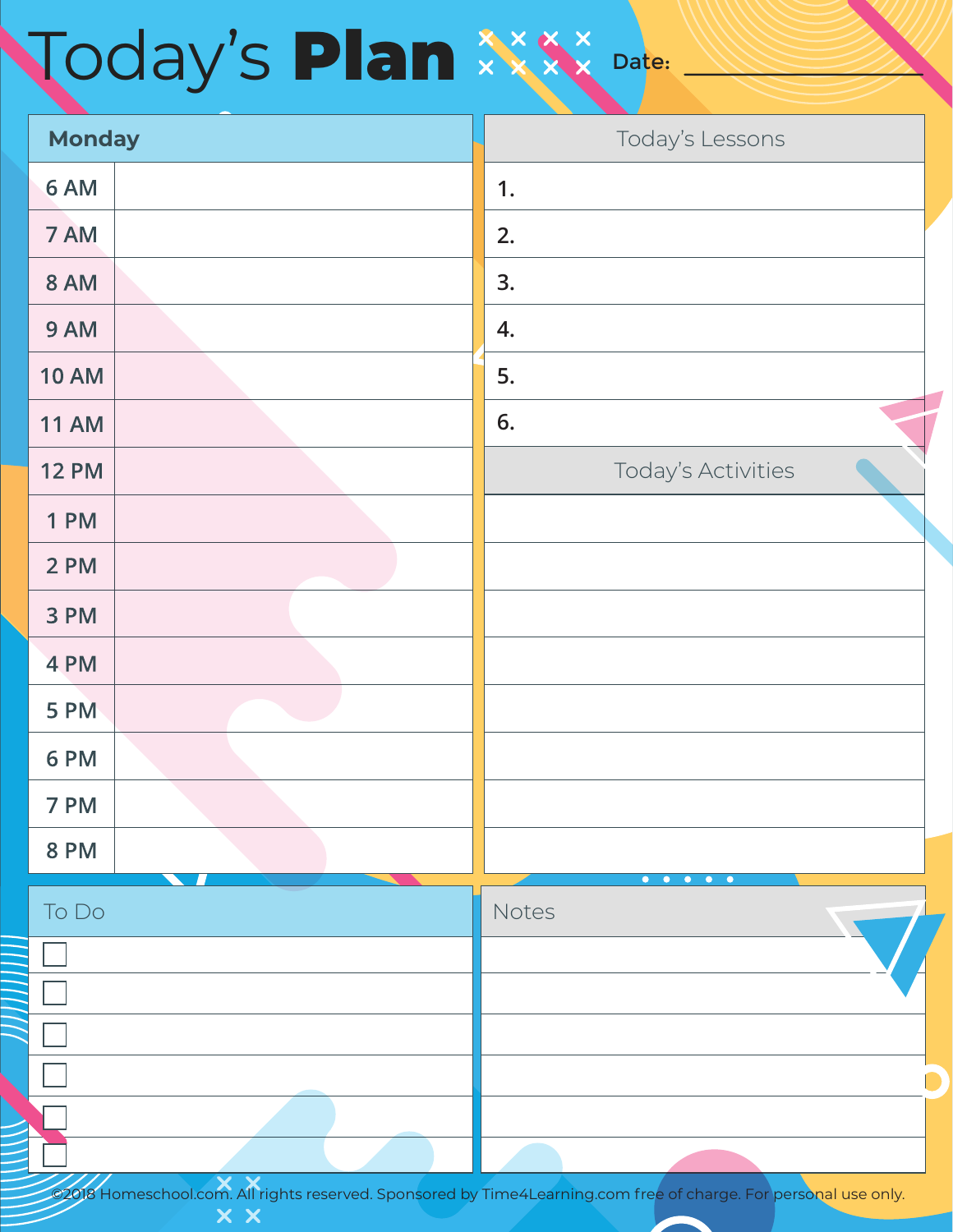# Today's Plan

| <b>Tuesday</b> |                                    | Today's Lessons                                                         |
|----------------|------------------------------------|-------------------------------------------------------------------------|
| 6 AM           |                                    | 1.                                                                      |
| 7 AM           |                                    | 2.                                                                      |
| <b>8 AM</b>    |                                    | 3.                                                                      |
| 9 AM           |                                    | 4.                                                                      |
| <b>10 AM</b>   |                                    | 5.                                                                      |
| <b>11 AM</b>   |                                    | 6.                                                                      |
| <b>12 PM</b>   |                                    | Today's Activities                                                      |
| <b>1 PM</b>    |                                    |                                                                         |
| 2 PM           |                                    |                                                                         |
| 3 PM           |                                    |                                                                         |
| 4 PM           |                                    |                                                                         |
| 5 PM           |                                    |                                                                         |
| 6 PM           |                                    |                                                                         |
| 7 PM           |                                    |                                                                         |
| <b>8 PM</b>    |                                    |                                                                         |
| To Do          |                                    | $\bullet \quad \bullet$<br>$\bullet$<br>$\bullet$<br>$\bullet$<br>Notes |
|                |                                    |                                                                         |
|                |                                    |                                                                         |
|                |                                    |                                                                         |
|                |                                    |                                                                         |
|                |                                    |                                                                         |
| ////           | $\overline{\mathbf{x}} \mathbf{x}$ |                                                                         |

Date:

om. All rights reserved. Sponsored by Time4Learning.com free of charge. For personal use only.  $\times$   $\times$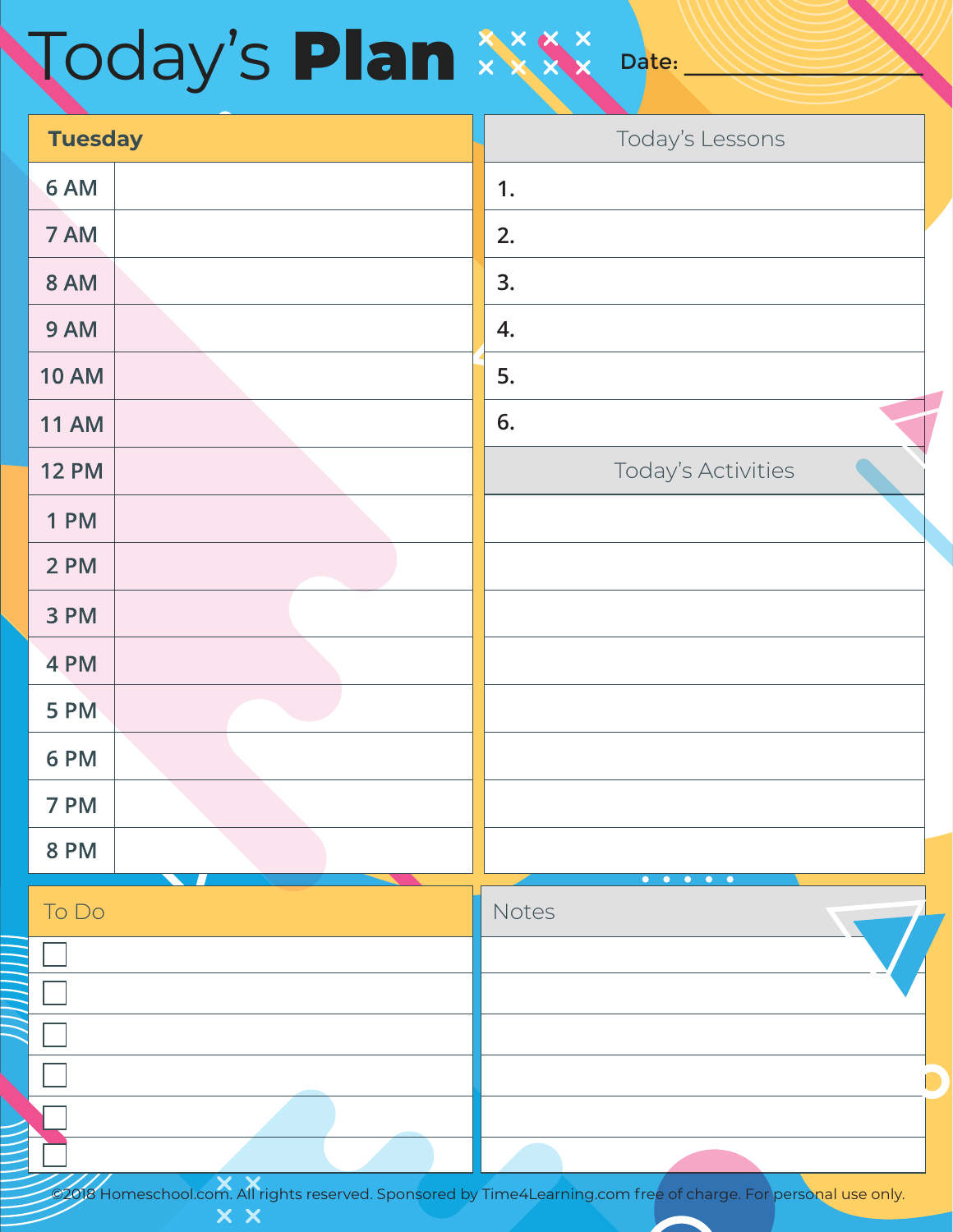# Today's Plan

|              | <b>Wednesday</b>                   | Today's Lessons                                                            |
|--------------|------------------------------------|----------------------------------------------------------------------------|
| 6 AM         |                                    | 1.                                                                         |
| 7 AM         |                                    | 2.                                                                         |
| <b>8 AM</b>  |                                    | 3.                                                                         |
| 9 AM         |                                    | 4.                                                                         |
| <b>10 AM</b> |                                    | 5.                                                                         |
| <b>11 AM</b> |                                    | 6.                                                                         |
| <b>12 PM</b> |                                    | Today's Activities                                                         |
| <b>1 PM</b>  |                                    |                                                                            |
| 2 PM         |                                    |                                                                            |
| 3 PM         |                                    |                                                                            |
| 4 PM         |                                    |                                                                            |
| 5 PM         |                                    |                                                                            |
| 6 PM         |                                    |                                                                            |
| 7 PM         |                                    |                                                                            |
| <b>8 PM</b>  |                                    |                                                                            |
| To Do        |                                    | $\bullet\quad\bullet\quad$<br>$\bullet$<br>$\bullet$<br>$\bullet$<br>Notes |
|              |                                    |                                                                            |
|              |                                    |                                                                            |
|              |                                    |                                                                            |
|              |                                    |                                                                            |
|              |                                    |                                                                            |
| ////         | $\overline{\mathbf{x} \mathbf{x}}$ |                                                                            |

Date:

 ©2018 Homeschool.com. All rights reserved. Sponsored by Time4Learning.com free of charge. For personal use only.  $\times$   $\times$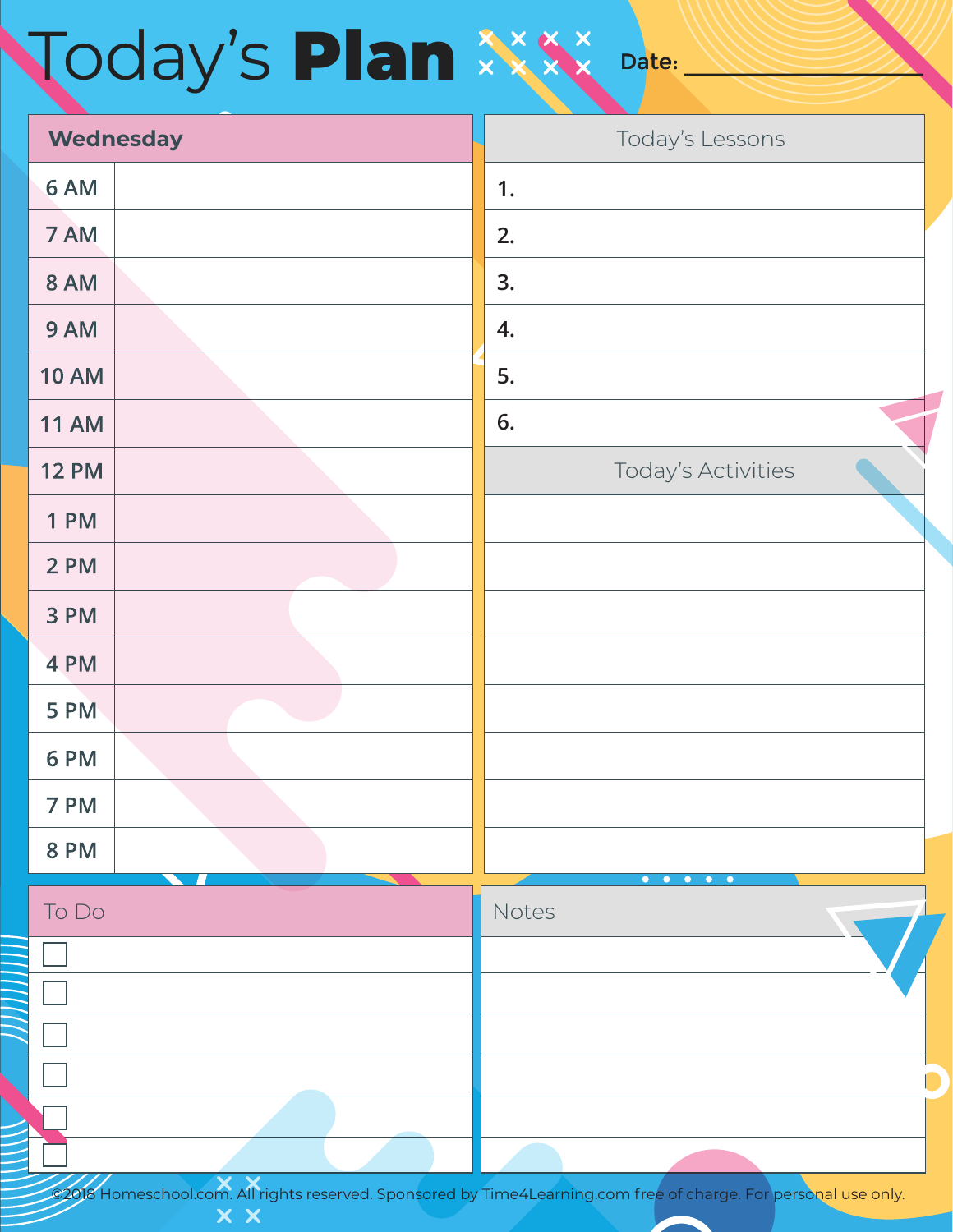### Date: Today's Plan

| <b>Thursday</b> |                                    |       | Today's Lessons                                                       |
|-----------------|------------------------------------|-------|-----------------------------------------------------------------------|
| 6 AM            |                                    | 1.    |                                                                       |
| 7 AM            |                                    | 2.    |                                                                       |
| <b>8 AM</b>     |                                    | 3.    |                                                                       |
| 9 AM            |                                    | 4.    |                                                                       |
| <b>10 AM</b>    |                                    | 5.    |                                                                       |
| <b>11 AM</b>    |                                    | 6.    |                                                                       |
| <b>12 PM</b>    |                                    |       | Today's Activities                                                    |
| <b>1 PM</b>     |                                    |       |                                                                       |
| 2 PM            |                                    |       |                                                                       |
| 3 PM            |                                    |       |                                                                       |
| 4 PM            |                                    |       |                                                                       |
| 5 PM            |                                    |       |                                                                       |
| 6 PM            |                                    |       |                                                                       |
| 7 PM            |                                    |       |                                                                       |
| <b>8 PM</b>     |                                    |       |                                                                       |
| To Do           |                                    | Notes | $\begin{array}{cccccccccccccc} 0 & 0 & 0 & 0 & 0 & 0 & 0 \end{array}$ |
|                 |                                    |       |                                                                       |
|                 |                                    |       |                                                                       |
|                 |                                    |       |                                                                       |
|                 |                                    |       |                                                                       |
|                 |                                    |       |                                                                       |
| ////            | $\overline{\mathbf{x} \mathbf{x}}$ |       |                                                                       |

om. All rights reserved. Sponsored by Time4Learning.com free of charge. For <mark>personal use only.</mark>  $\times$   $\times$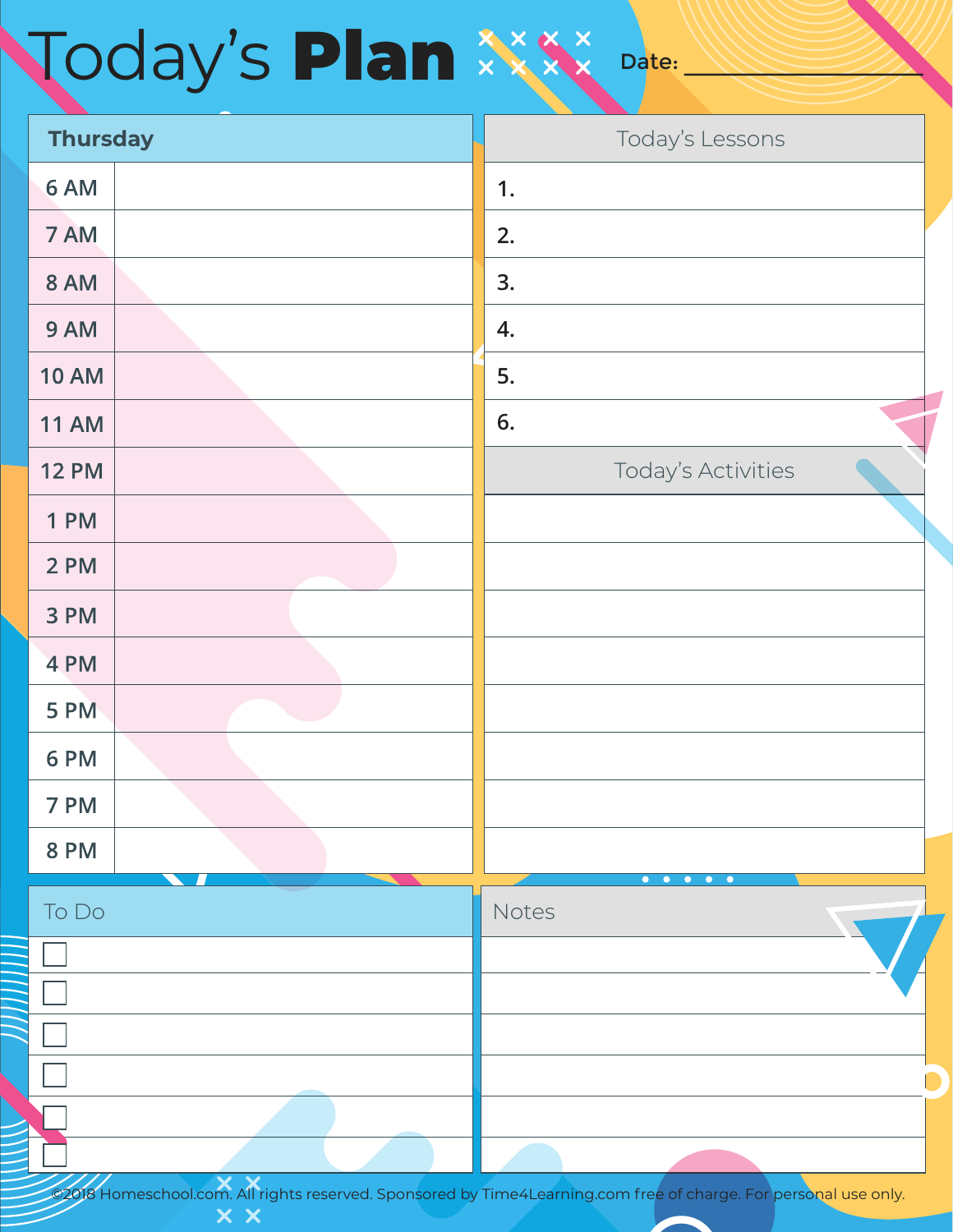# **Noday's Plan**

**Friday The Existence of the Contract of Contract Contract of Today's Lessons** 6 AM **1.** 7 AM **2.** 8 AM **3.** 9 AM **4. 10 AM 5. 11 AM 6. 12 PM** Today's Activities 1 PM 2 PM 3 PM 4 PM 5 PM 6 PM 7 PM **8 PM** To DoNotes

Date:

 ©2018 Homeschool.com. All rights reserved. Sponsored by Time4Learning.com free of charge. For personal use only.  $\times$   $\times$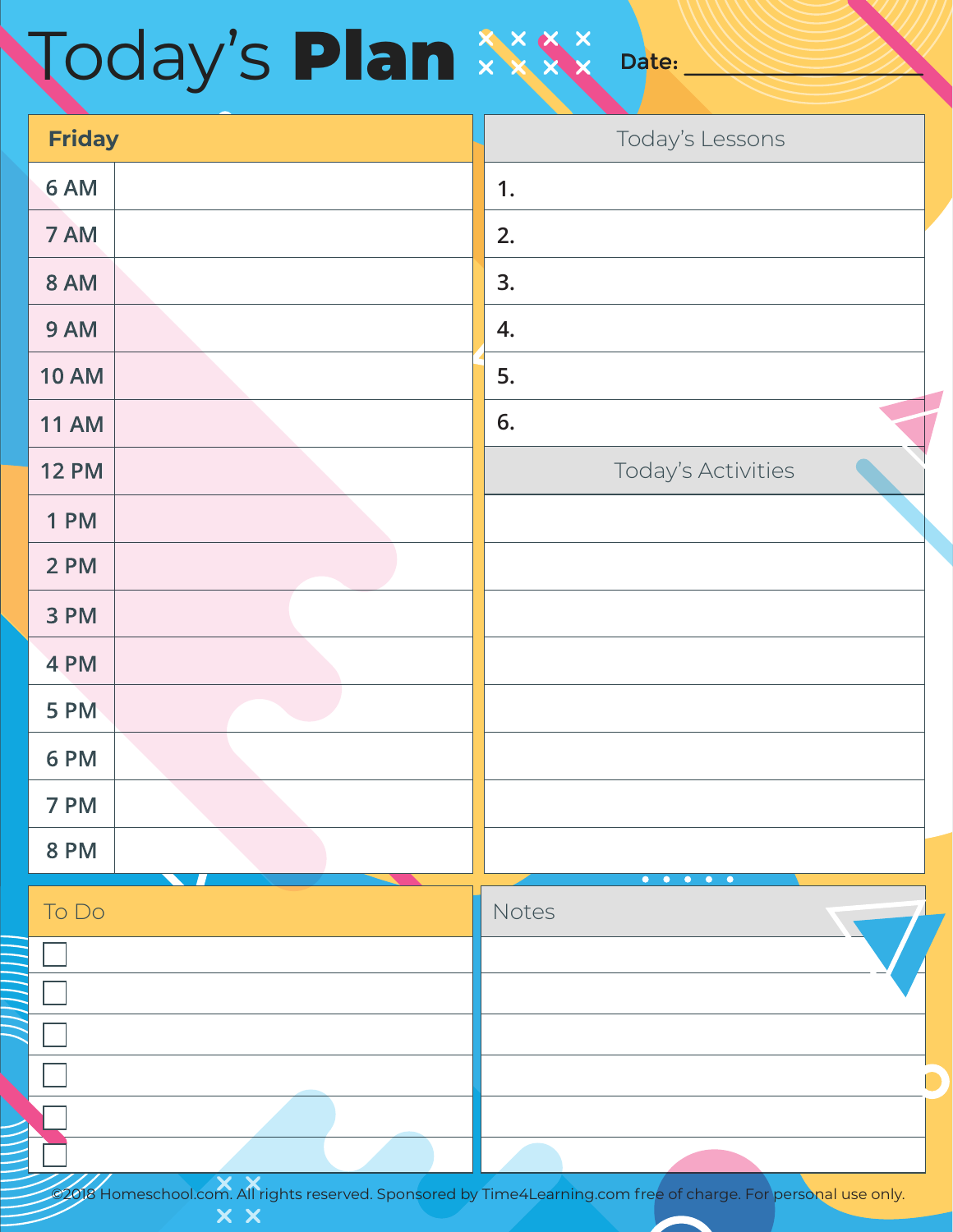# Today's Plan

| <b>Saturday</b> |                                     | Today's Lessons                                                               |
|-----------------|-------------------------------------|-------------------------------------------------------------------------------|
| 6 AM            |                                     | 1.                                                                            |
| 7 AM            |                                     | 2.                                                                            |
| <b>8 AM</b>     |                                     | 3.                                                                            |
| 9 AM            |                                     | 4.                                                                            |
| <b>10 AM</b>    |                                     | 5.                                                                            |
| <b>11 AM</b>    |                                     | 6.                                                                            |
| <b>12 PM</b>    |                                     | Today's Activities                                                            |
| <b>1 PM</b>     |                                     |                                                                               |
| 2 PM            |                                     |                                                                               |
| 3 PM            |                                     |                                                                               |
| 4 PM            |                                     |                                                                               |
| 5 PM            |                                     |                                                                               |
| 6 PM            |                                     |                                                                               |
| 7 PM            |                                     |                                                                               |
| <b>8 PM</b>     |                                     |                                                                               |
| To Do           |                                     | $\bullet\qquad \bullet\qquad$<br>$\bullet$<br>$\bullet$<br>$\bullet$<br>Notes |
|                 |                                     |                                                                               |
|                 |                                     |                                                                               |
|                 |                                     |                                                                               |
|                 |                                     |                                                                               |
|                 |                                     |                                                                               |
| ////            | $\overline{\mathbf{x}\ \mathbf{x}}$ |                                                                               |

Date:

 ©2018 Homeschool.com. All rights reserved. Sponsored by Time4Learning.com free of charge. For personal use only.  $\times$   $\times$